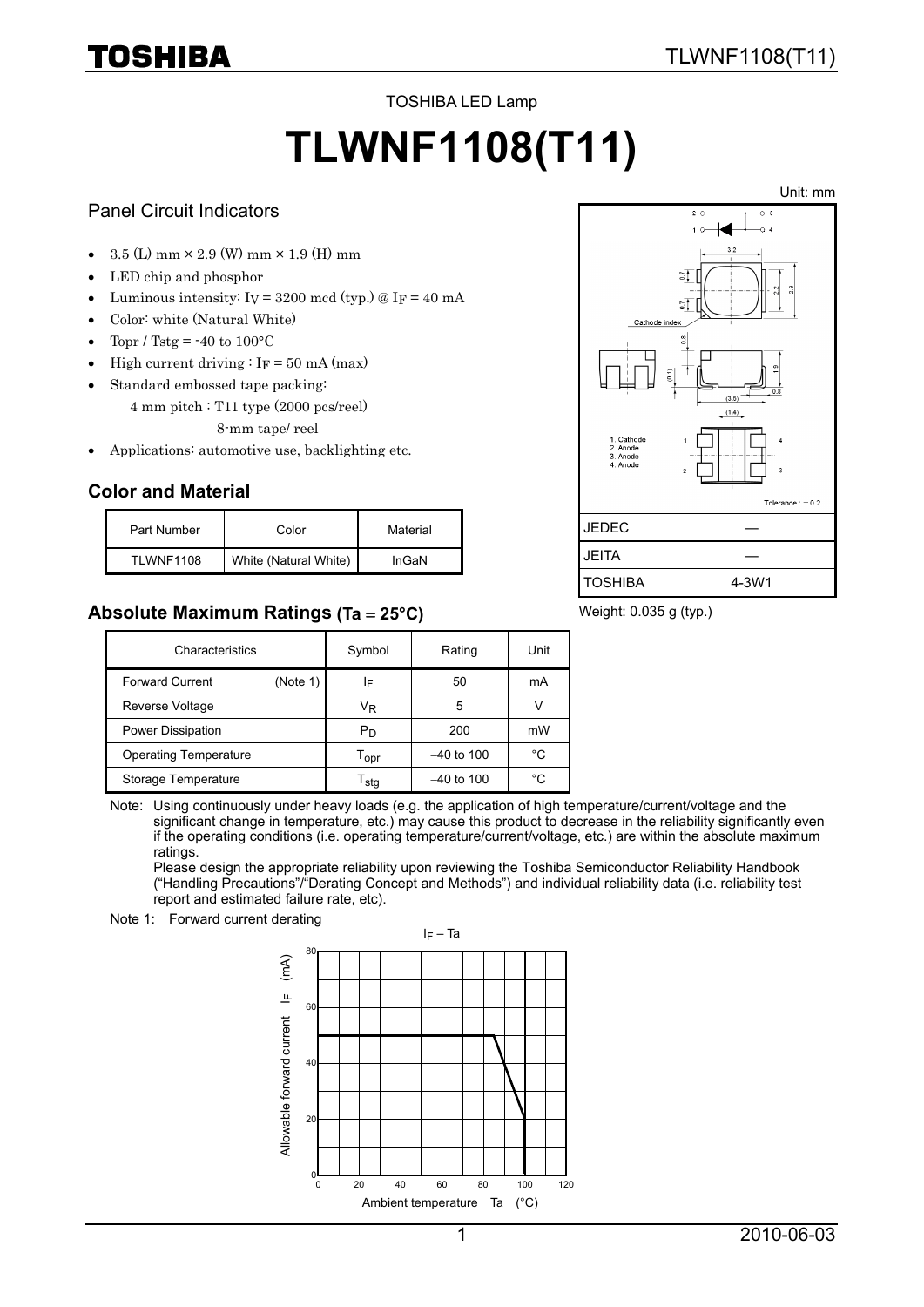**Electrical Characteristics (Ta** = **25°C)**

| Characteristics        | Symbol | Test condition | Min | Typ. | Max | Unit |
|------------------------|--------|----------------|-----|------|-----|------|
| Forward Voltage        | V⊧     | $I_F = 40$ mA  | 3.0 | 3.5  | 4.0 |      |
| <b>Reverse Current</b> | ΙR     | $V_R = 5 V$    | __  |      | 10  | μA   |

# **Optical Characteristics (Ta** = **25°C)**

| Characteristics    |          | Symbol       | Test condition | Min      | Typ. | Max  | Unit |
|--------------------|----------|--------------|----------------|----------|------|------|------|
| Chromaticity       |          | $\sim$<br>Uχ | $I_F = 40$ mA  | (Note 2) |      |      |      |
|                    |          | ⌒<br>Uν      | $I_F = 40$ mA  | (Note 2) |      |      |      |
| Luminous Intensity | (Note 3) | I٧           | $I_F = 40$ mA  | 2000     | 3200 | 5000 | mcd  |

Note 2: The product is tested at the following chromaticity coordinate groups.



Accuracy: +/-0.01

| Point | Cx    | Сv    |
|-------|-------|-------|
|       | 0.330 | 0.318 |
| 2     | 0.356 | 0.351 |
| 3     | 0.361 | 0.385 |
| 4     | 0.330 | 0.360 |

Note 3: Iv rank classification

| Test conditions: Ta = $25 \text{ }^{\circ} \text{C}$ |                 |      |                          |      |    |  |
|------------------------------------------------------|-----------------|------|--------------------------|------|----|--|
|                                                      |                 |      | Luminous intensity $I_V$ |      |    |  |
|                                                      | Product name    |      | Typ.                     | Max  | ΙF |  |
| TLWNF1108(T11)                                       |                 | 2000 | 3200                     | 5000 |    |  |
|                                                      | XA <sub>2</sub> | 2000 |                          | 3200 | 40 |  |
|                                                      | YA1             | 2500 |                          | 4000 |    |  |
|                                                      | YA <sub>2</sub> | 3200 |                          | 5000 |    |  |
| Unit                                                 |                 |      | mcd                      |      | mA |  |

The specification on the above table is used for Iv classification of LEDs in Toshiba facility. Let the delivery ratio of each rank be unquestioned.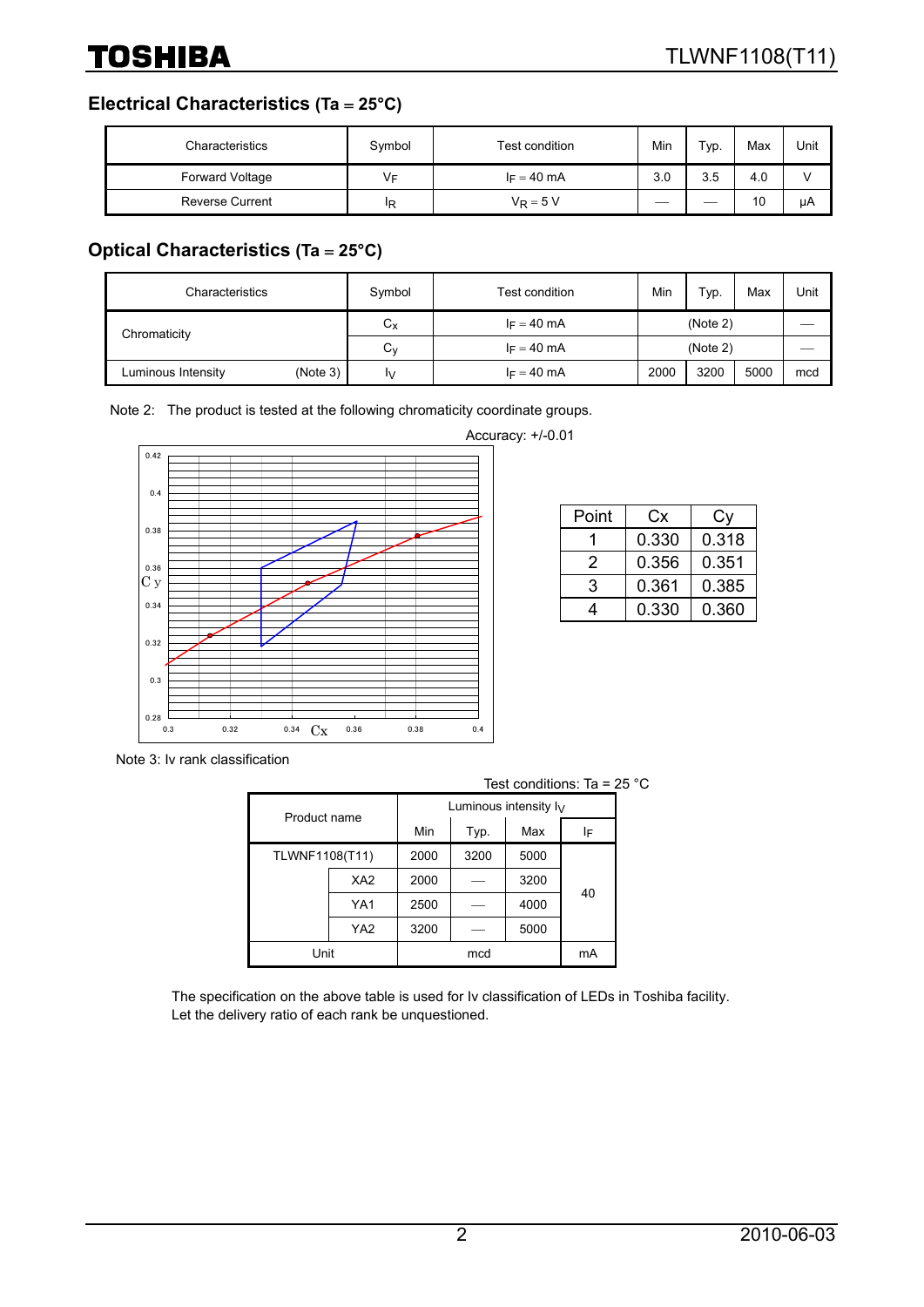#### **The cautions**

ESD withstand voltage according to MIL STD 883D, Method 3015.7: ≥1000V

When handling this LED, take the following measures to prevent the LED from being damaged or otherwise adversely affected.

- 1) Use a conductive tablemat and conductive floor mat, and ground the workbench and floor.
- 2) Operators handling laser diodes must be grounded via a high resistance (about 1 MΩ). A conductive strap is good for this purpose.
- 3) Ground all tools including soldering irons.

This product is designed as a general display light source usage, and it has applied the measurement standard that matched with the sensitivity of human's eyes. Therefore, it is not intended for usage of functional application (ex. Light source for sensor, optical communication and etc) except general display light source.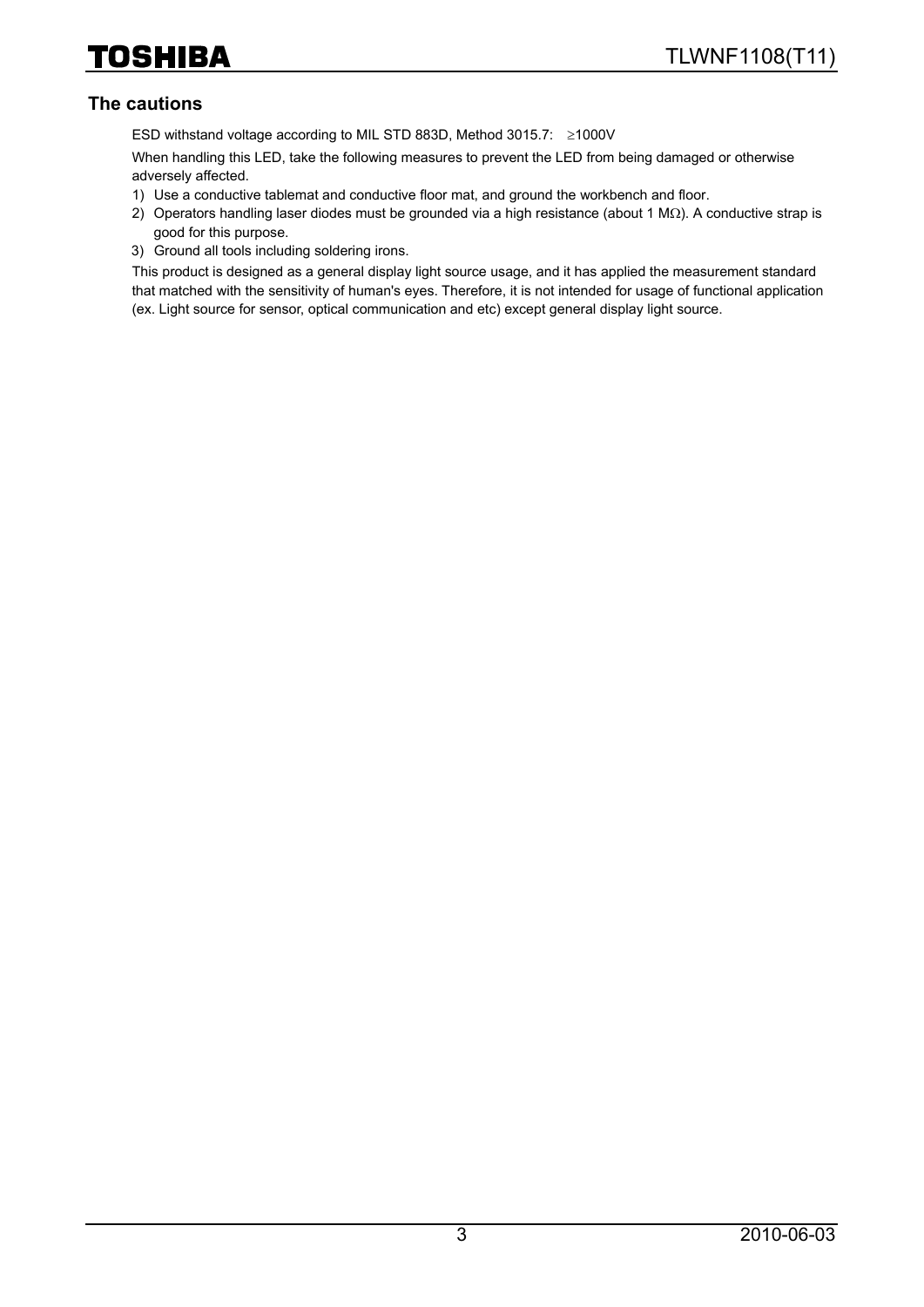# **TLWNF1108**





Relative  $I_V$  – Tc (typ.)



Cx,  $Cy - I_F$  (typ.) 0.40  $Ta = 25^{\circ}C$ 0.38 Chromaticity Cx, Cy Chromaticity Cx, Cy 0.36  $c_y$ 0.34  $c_{\mathbf{X}}$ 0.32  $_{0.30}L_{0}$ 0 10 20 30 40 50 Case Temperature Tc  $(^{\circ}C)$  extended to the Forward current I<sub>F</sub> (mA)



Radiation pattern (typ.)

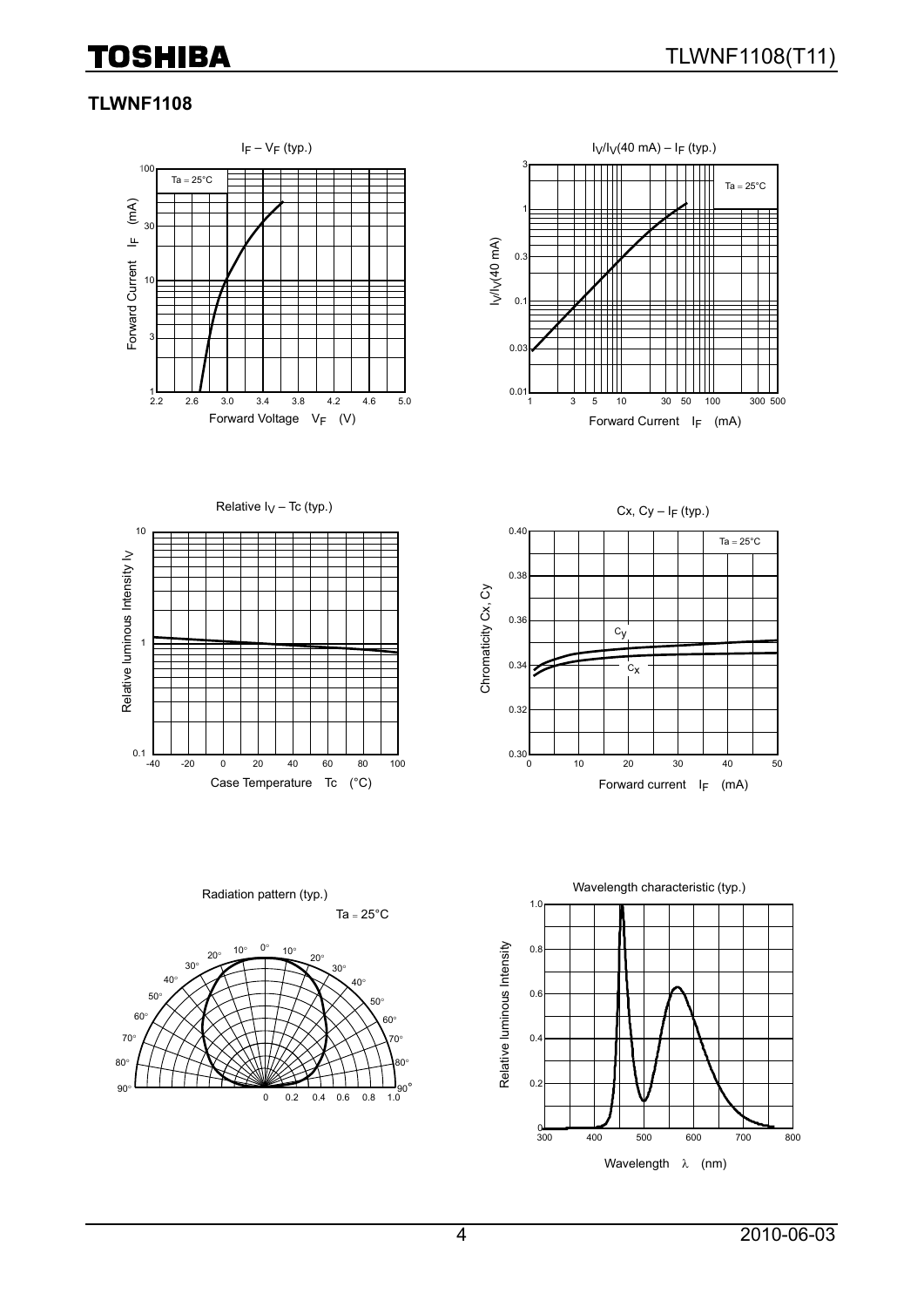# HIBA

# **Packaging**

This LED device is packed in an aluminum envelope with a silica gel and a moisture indicator to avoid moisture absorption. The optical characteristics of the device may be affected by exposure to moisture in the air before soldering and the device should therefore be stored under the following conditions:

- 1. This moisture proof bag may be stored unopened within 12 months at the following conditions. Temperature: 5°C to 30°C Humidity: 90% (max)
- 2. After opening the moisture proof bag, the device should be assembled within 4weeks in an environment of 5°C to 30°C/60% RH or below.
- 3. If upon opening, the moisture indicator card shows humidity 30% or above (Color of indication changes to pink) or the expiration date has passed, the device should be baked in taping with reel. After baking, use the baked device within 72 hours, but perform baking only once. Baking conditions: 60±5°C, for 24 to 48 hours. Expiration date: 12 months from sealing date, which is imprinted on the label affixed.
- 4. Repeated baking can cause the peeling strength of the taping to change, then leads to trouble in mounting.
- 5. If the packing material of laminate would be broken, the hermeticity would deteriorate. Therefore, do not throw or drop the packed devices.

# **Mounting Method**

#### **Soldering**

• Reflow soldering (example) Temperature profile for Pb soldering (example)

Temperature profile for Pb-free soldering (example)



- The product is evaluated using above reflow soldering conditions. No additional test is performed exceed the condition (i.e. the condition more than max(\*) values) as a evaluation. Please perform reflow soldering under the above conditions.
- Please perform the first reflow soldering with reference to the above temperature profile and within 4weeks of opening the package.
- Second reflow soldering

In case of second reflow soldering should be performed within 168 h of the first reflow under the above conditions.

Storage conditions before the second reflow soldering: 30°C, 60% RH (max)

• Make any necessary soldering corrections manually.

(only once at each soldering point) Soldering iron: 25 W Temperature : 300°C or less

Time : within 3 s

• Do not perform wave soldering.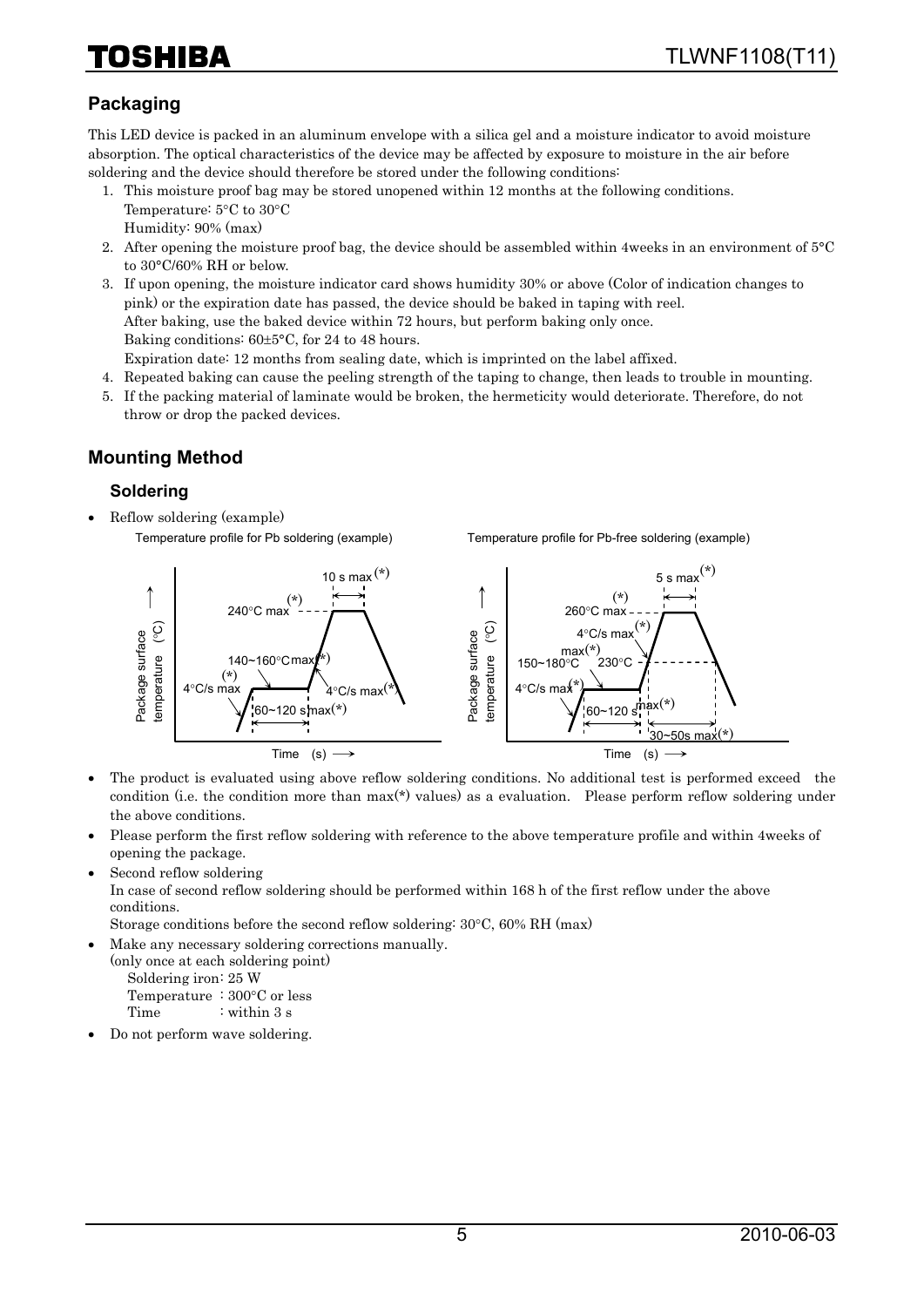### **Recommended soldering pattern**

Cu area >  $16$  mm<sup>2</sup>

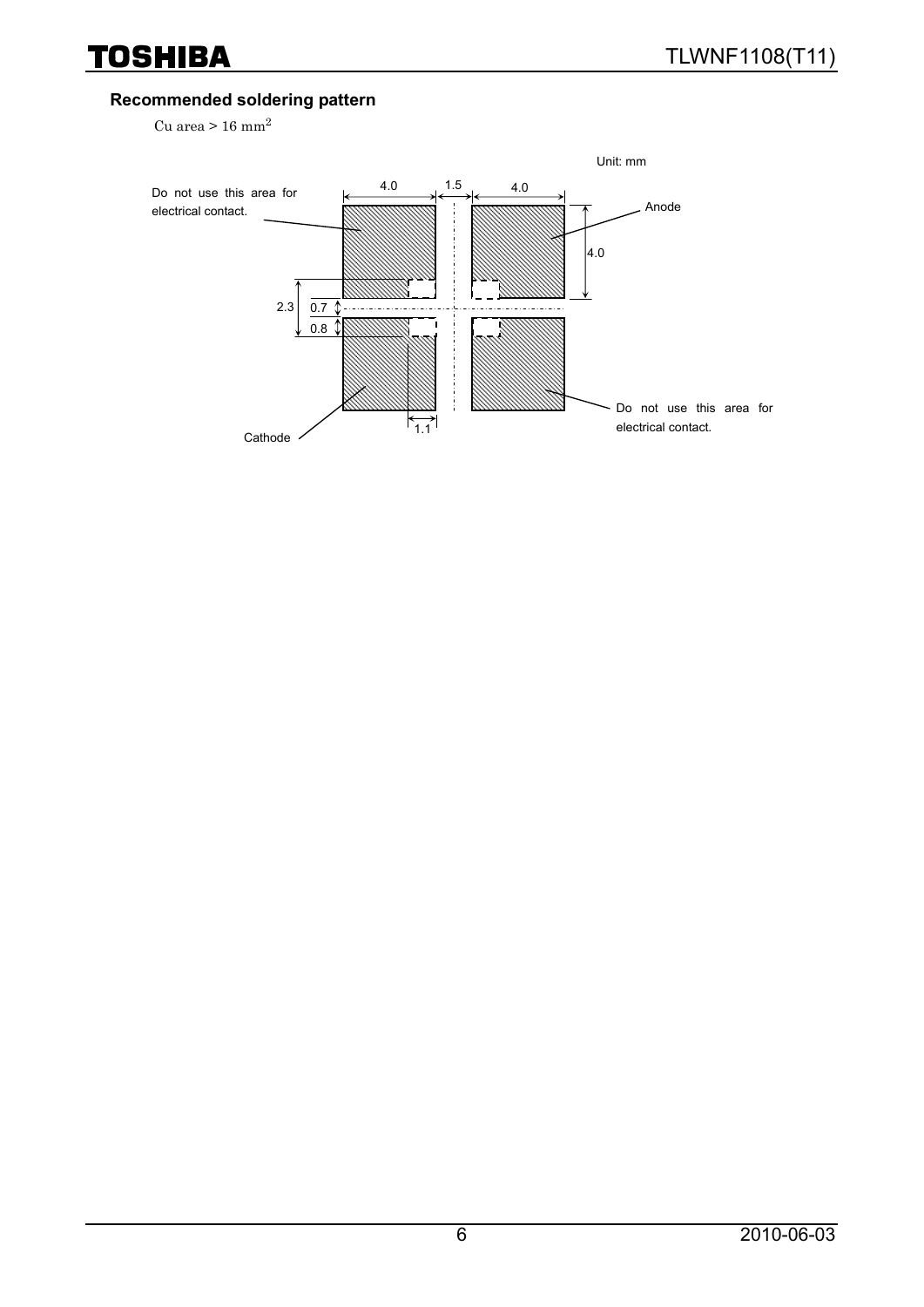#### **Cleaning**

When cleaning is required after soldering, Toshiba recommends the following cleaning solvents. It is confirmed that these solvents have no effect on semiconductor devices in our dipping test (under the recommended conditions). In selecting the one for your actual usage, please perform sufficient review on washing condition, using condition and etc.

| ASAHI CLEAN AK-225AES  | : (made by ASAHI GLASS)      |
|------------------------|------------------------------|
| KAO CLEAN THROUGH 750H | : (made by $KAO$ )           |
| PINE ALPHA ST-100S     | : (made by ARAKAWA CHEMICAL) |

#### **Precautions when Mounting**

Do not apply force to the plastic part of the LED under high-temperature conditions.

To avoid damaging the LED plastic, do not apply friction using a hard material.

When installing the PCB in a product, ensure that the device does not come into contact with other cmponents. For this product, silicone is used as the encapsulated material. Therefore the top surface of this product is soft. Please do not stress on the encapsulated part of LEDs to avoid affecting the reliability of the product. When using the mounting devices, please use the picking up nozzle that does not affect the silicone resin.

# **Tape Specifications**

#### **1. Product number format**

The type of package used for shipment is denoted by a symbol suffix after the product number. The method of classification is as below. (this method, however does not apply to products whose electrical characteristics differ from standard Toshiba specifications)

- (1) Tape Type: T11 (4-mm pitch)
- (2) Example

TLWNF1108 (T11) Tape type - Toshiba product No.

#### **2. Tape dimensions**

| Symbol | Dimension | Tolerance |
|--------|-----------|-----------|
| D      | 1.5       | $+0.1/-0$ |
| E      | 1.75      | $\pm 0.1$ |
| $P_0$  | 4.0       | $\pm 0.1$ |
|        | 0.3       | ±0.05     |
| F      | 3.5       | ±0.05     |
|        | 1.5       | $\pm 0.1$ |

| Symbol | Dimension | Tolerance  | Symbol         | Dimension | Tolerance |
|--------|-----------|------------|----------------|-----------|-----------|
| D      | 1.5       | $+0.1/-0$  | P <sub>2</sub> | 2.0       | ±0.05     |
| E      | 1.75      | ±0.1       | W              | 8.0       | ±0.3      |
| $P_0$  | 4.0       | ±0.1       | P              | 4.0       | ±0.1      |
|        | 0.3       | $\pm 0.05$ | A <sub>0</sub> | 2.9       | ±0.1      |
| F      | 3.5       | $\pm 0.05$ | $B_0$          | 3.7       | ±0.1      |
| $D_1$  | 1.5       | ±0.1       | $K_0$          | 2.3       | ±0.1      |

Unit: mm

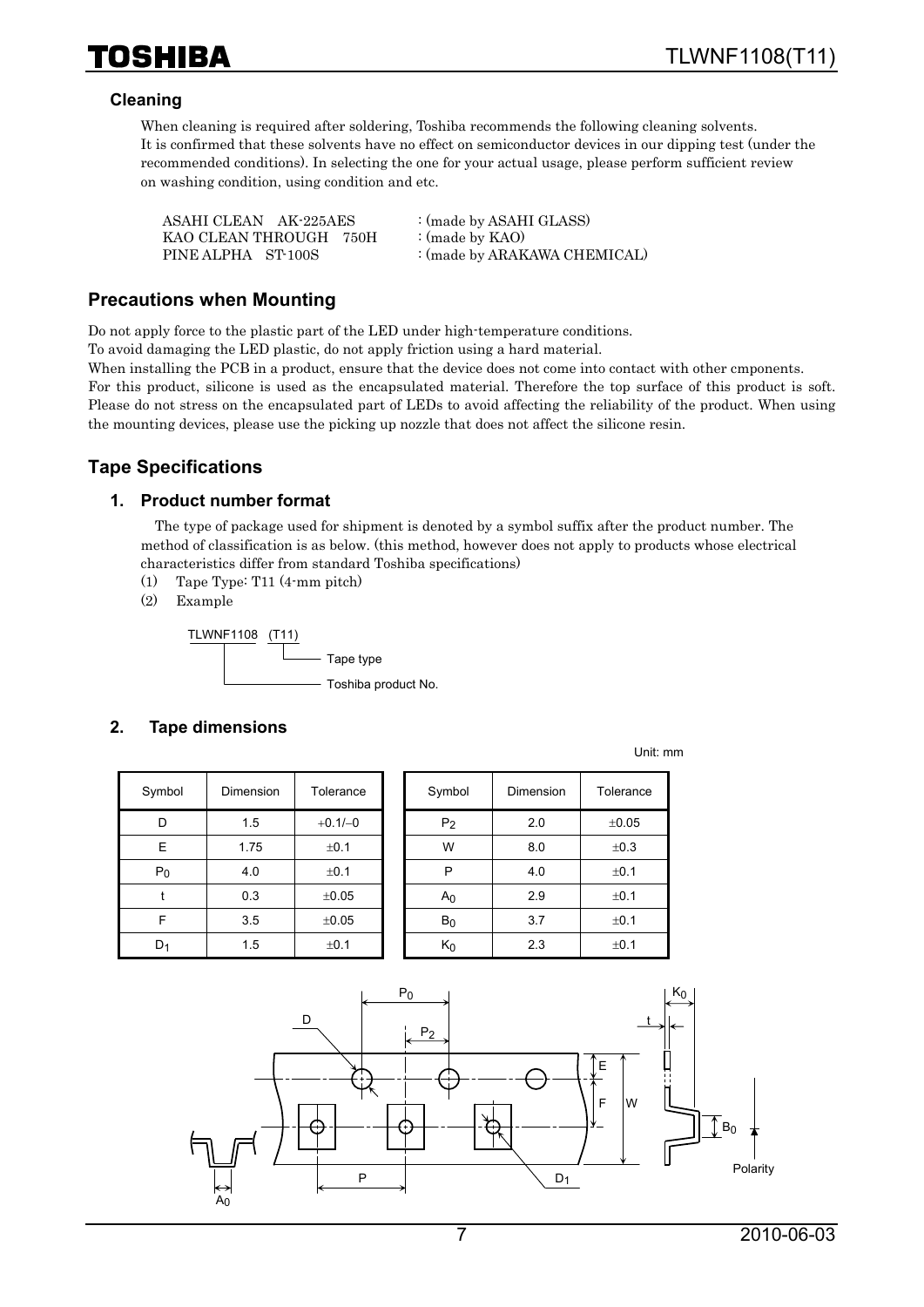#### **3. Reel dimensions**

Unit: mm



#### **4. Leader and trailer sections of tape**



Note1: Empty trailer section Note2: Empty leader section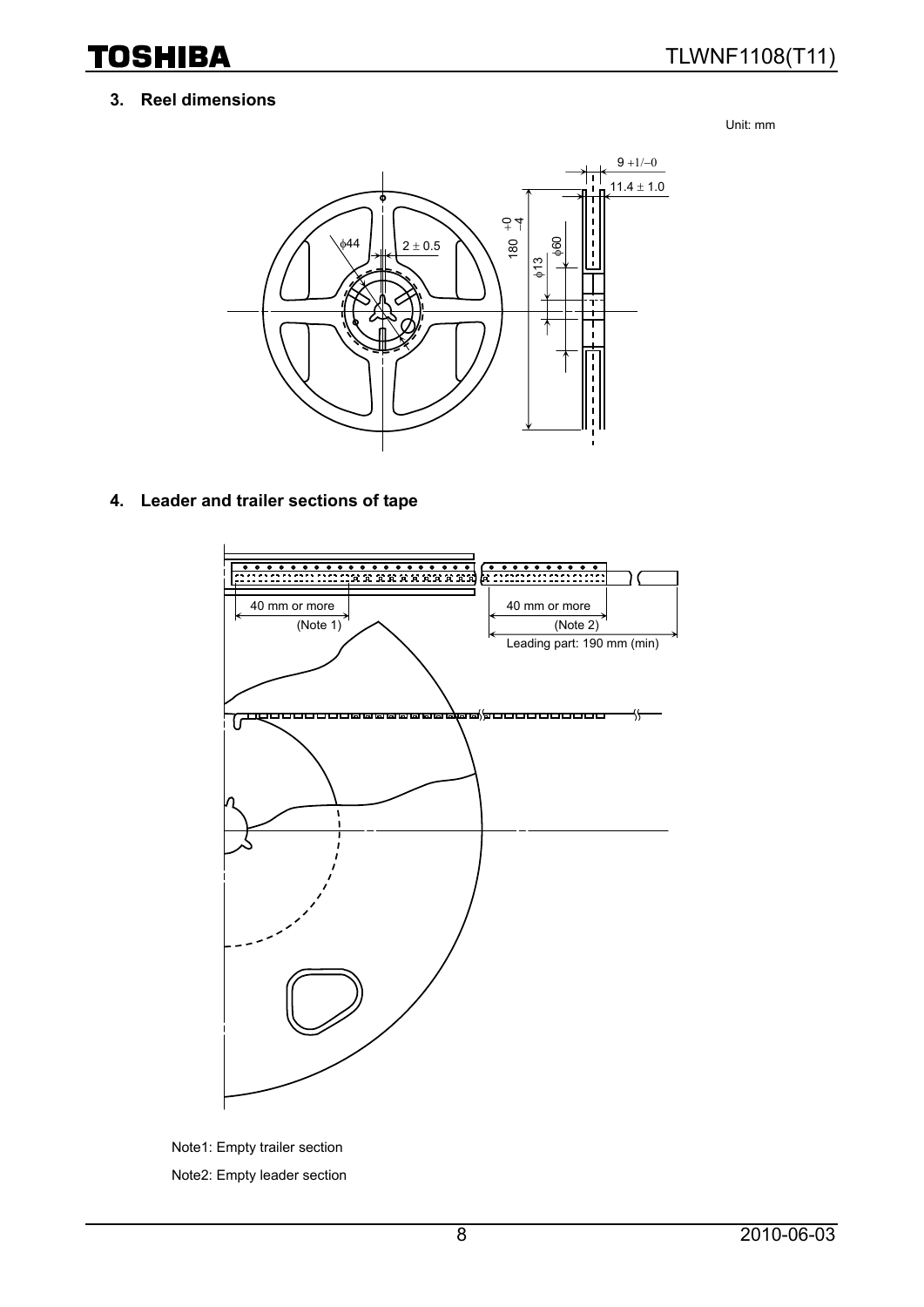### **5. Packing form**

(1) Packing quantity

| Reel   | $2,000$ pcs |
|--------|-------------|
| Carton | 10,000 pcs  |

(2) Packing form: Each reel is sealed in an aluminum pack with silica gel.

#### **6. Label format**

- (1) Label contents
	- Shipped products are mentioned the following contents.



(2) Label location



• The aluminum package in which the reel is supplied also has the label attached to center of one side.